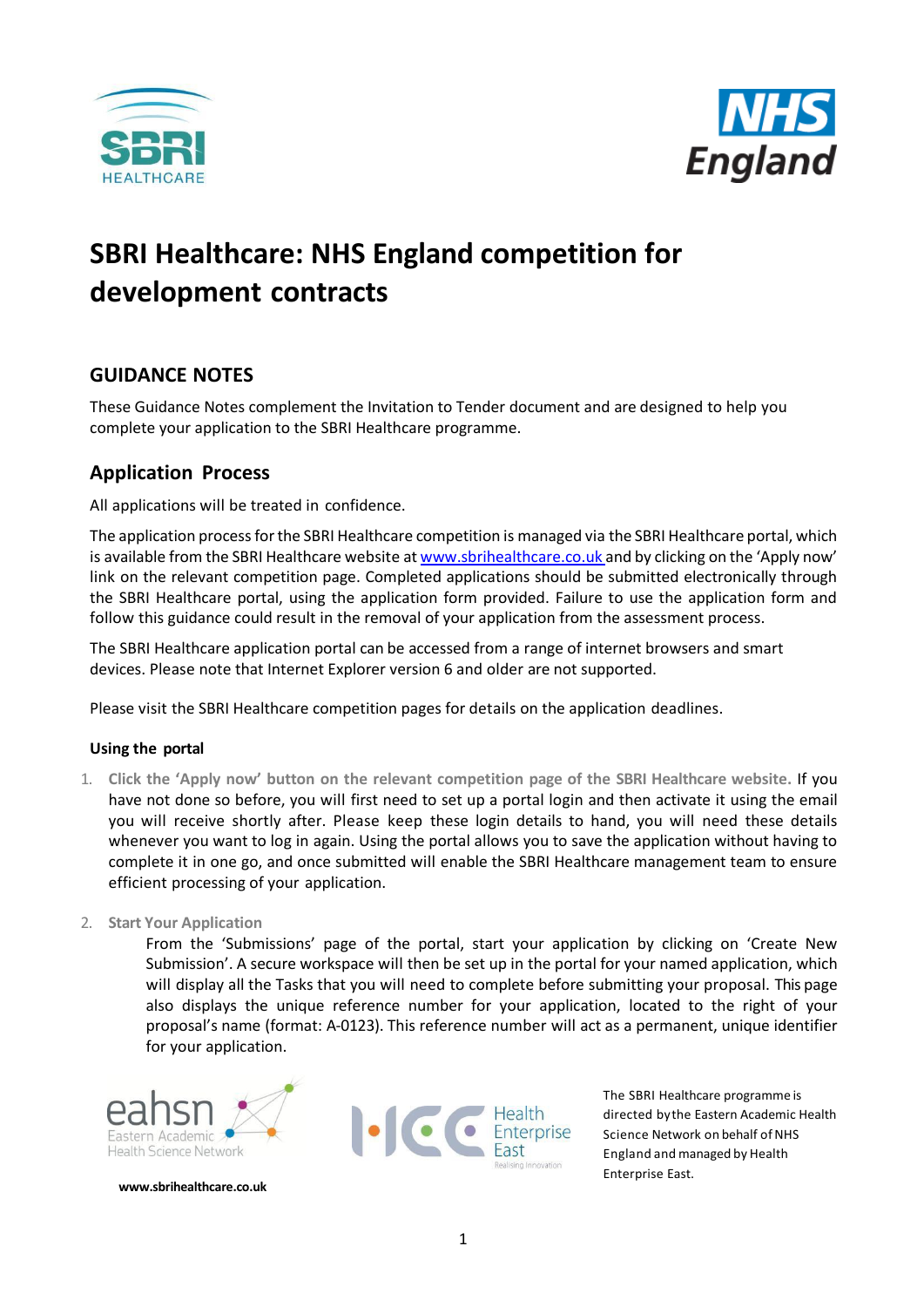#### 3. **Tasks Associated with an Application**

With the exception of the 'Submit your application' and 'Upload Attachment', the set of eight tasks listed in a submission folder can be completed in any order. Tasks which have not been fully completed will have the 'incomplete' status displayed. Once all the requirements of a task have been met, the status will change to 'complete'. Questions that display an asterisk ('\*') must be answered to successfully complete a Task. Information on the progress of your application is displayed on the right of the Application Menu page.

You can access your submission at a later date by clicking directly on the title of the submission as displayed in the Submissions page of your account.

#### **4. Deleting an Application**

Once created, an application cannot be deleted by applicants. If you would like a named application to be removed from your account, please contact the SBRI Healthcare team at: [sbrienquiries@hee.co.uk.](mailto:sbrienquiries@hee.co.uk)

#### **5. Inviting Other Team Members to Assist with an Application**

The portal allows multiple people to complete tasks within your workspace at the same time. You can invite other people to access your application by using the 'Add Member' button located on the right side of the Application Menu. Use a collaborator's email address to send them an invitation and they will be sent instructions for joining the portal. The access level of members can be set to enable read, read-write ('Standard'), or read-write and application submitter('Owner') capabilities.

#### **6. Optional 'Upload Attachment' Tasks**

The 'Upload Attachment' Tasks can be optionally used to submit two supporting documents. Please submit no more than the equivalent of 2 sides of A4 as attachments. Recommended possible supporting documentation include a Gantt chart (see below), images illustrating the innovation, further detail on the project's commercialisation strategy, further detail regarding risks and mitigation actions, or a list of references that applicants have referred to in the application. Please note that excessive attachments may lead to your application being excluded from the assessment process. Once an attachment is uploaded, it can be managed (revised, recovered or deleted) by clicking on the paper stack icon to the right of its title.

#### **7. Completion of Tasks for Submission**

**Please note; you will not be able to submit your application until all tasks are marked as completed.** The 'Upload Attachment' tasks will become available once the 'Application Summary', 'Company Details' and 'SBRI Application Form' tasks have been completed. The 'Submit your' application' Task will become available once all mandatory Tasks are completed.

# **8. Submit your Application**

The portal allows only the 'Owner' of an application to submit it to SBRI Healthcare. When all other mandatory Tasks are marked as complete, the 'Submit your application' Task will become available. A successful submission of an application is confirmed by email. This email is sent only to the 'Owner' of a submitted application.

# **Guidance for completing your application**

These notes should be read alongside your application as they are designed to help you provide the



**[www.sbrihealthcare.co.uk](http://www.sbrihealthcare.co.uk/)**



The SBRI Healthcare programme is directed bythe Eastern Academic Health Science Network on behalf of NHS England and managed by Health Enterprise East.

2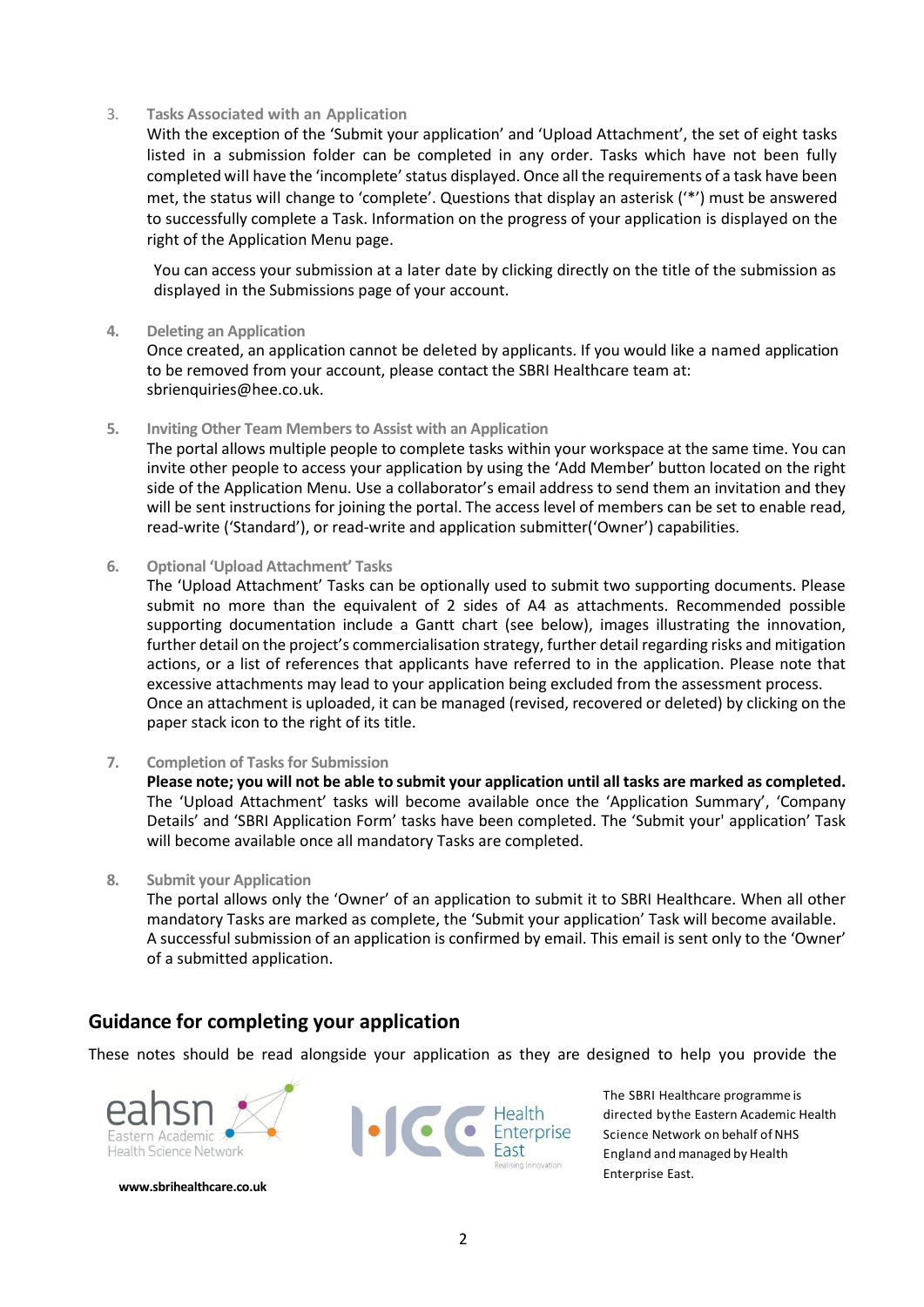information required.

Please keep the use of acronyms to a minimum. Only use acronyms where a term is mentioned frequently throughout the proposal. If you do choose to use an acronym, do not assume that the reader knows what it means, and be sure to define it, bearing in mind that individual sections of the application may be read separately during the selection process.

In order for your application to be accepted you must submit the minimum required information. This information includes all mandatory fields from the application form (as indicated with an asterisk next to questions). If you do not complete this information, you will not be able to submit your application.

Once an application Task has been completed (as indicated by the Task's status), you can continue to edit the information entered up until you submit your application.

If you do not have all the answers you need to fully complete a Task, you may save your progress using the 'Save Progress' button and return to the Task at a later date. In the SBRI Application Form, where the input fields have been separated into two pages, you will have the option at the top of the form to navigate between pages before having completed all mandatory questions. Clicking on 'Check Form & Exit' (or 'Check Form & Next Page' button in the 'SBRI Application Form' Task), will both save your work and validate the form; the validation process will flag any missing or incorrectly-filled required fields.

Guidance on the individual sections of the application form is provided in the following sections:

# **Application Summary Task**

Information entered into this Task provides a summary of your application.

#### **Application Title (max 10 words)**

Please provide the title for the project. This should be descriptive, concise and contain keywords relevant to the project.

#### **Category Selection**

Please ensure that the correct category of the competition has been entered from the options provided.

#### **Contract duration**

Feasibility (Phase 1) projects have a maximum of six months' duration.

#### **Total contract cost**

Proposed projects can request a maximum total cost of £100 000 inclusive of VAT (contract value). Requests for more than £100 000 will be rejected.

#### **What is the best way to describe your innovation?**

Please choose an appropriate descriptor from the provided drop-down menu. Options available are: 'Existing technology, new application', 'Existing technology with new modifications', 'New technology prototype' and 'New technology concept'.

#### **Abstract for Publication (max 100 words)**

Please provide a brief, public facing description of the project. Should your project be successful, this information will be made public (via press releases and other marketing activities) once the award is confirmed. Please make this as descriptive as possible, without compromising your IP position. We reserve the right to amend the description before publication if necessary, but will consult you on any proposed changes.

**Contact Details**



**[www.sbrihealthcare.co.uk](http://www.sbrihealthcare.co.uk/)**

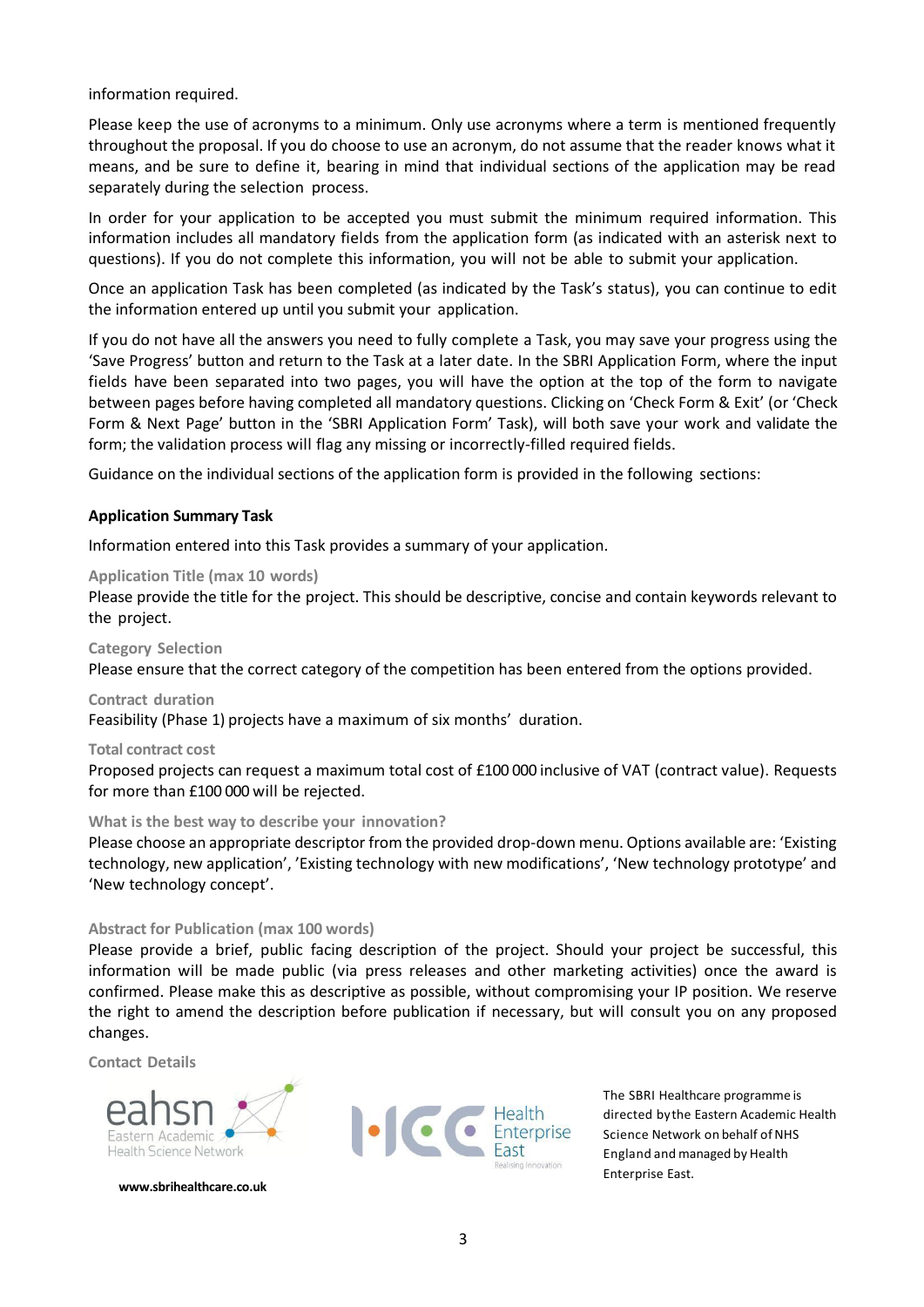Please provide the lead applicant's details (company name, name, position etc.). Lead applicants are expected, before submitting applications, to have discussed their proposals with their own company or any other body whose co-operation will be required in the conduct of the project. If the application is successful, the lead applicant is expected to be actively engaged in this project, responsible for its overall management and agree to administer the SBRI Healthcare award.

# **Company Details Task**

# **Registered Company Name**

Please provide the name of the company who will lead the proposal, as registered with Companies House (for UK companies).

Where an application is being led by a company that has not yet been registered please indicate this status in this field.

# **SBRI Application Form Task**

# **1) Description of Proposed Idea/Technology (max 500 words)**

Avoiding the use of unnecessary technical jargon, clearly describe how the proposed project will deliver the outcomes and meet the needs as described in the categorybrief.

# **2) Technical Project Summary (max 750 words)**

Please provide a structured summary of the technical basis of the project. This should outline the background to the technology, including what the innovation is, and the key deliverables. This would typically involve highlighting the research and development that will prove the scientific and commercial merit of the project. Also describe what might be achieved by deploying the innovation to address the technical challenges, as well as a short overview of your SBRI Healthcare phase 2 plans.

# **3) Key Competitors and Intellectual Property (IP) (max 500 words)**

Please provide details of any competitor technologies or market alternatives and the relative benefits of the proposed technology that fits the defined area of development. Include details of any other existing IP and its significance to your freedom to operate.

# **4a) Project Plan and Methodology**

The project plan should identify the major packages of work within the project, with well -defined milestones and deliverables. The milestones for Phase 1 should be comprehensive, apply objective success criteria (e.g. 'all tests delivered to 99% accuracy' or 'for statistical significance 2000 samples must be processed') with an emphasis throughout on practicality – we are seeking evidence that the technology works, can be made into a viable product and can achieve the proposed benefits. Appropriate record- keeping and reporting are essential but reports are not in themselves the main goal of the project.



**[www.sbrihealthcare.co.uk](http://www.sbrihealthcare.co.uk/)**



The SBRI Healthcare programme is directed bythe Eastern Academic Health Science Network on behalf of NHS England and managed by Health Enterprise East.

4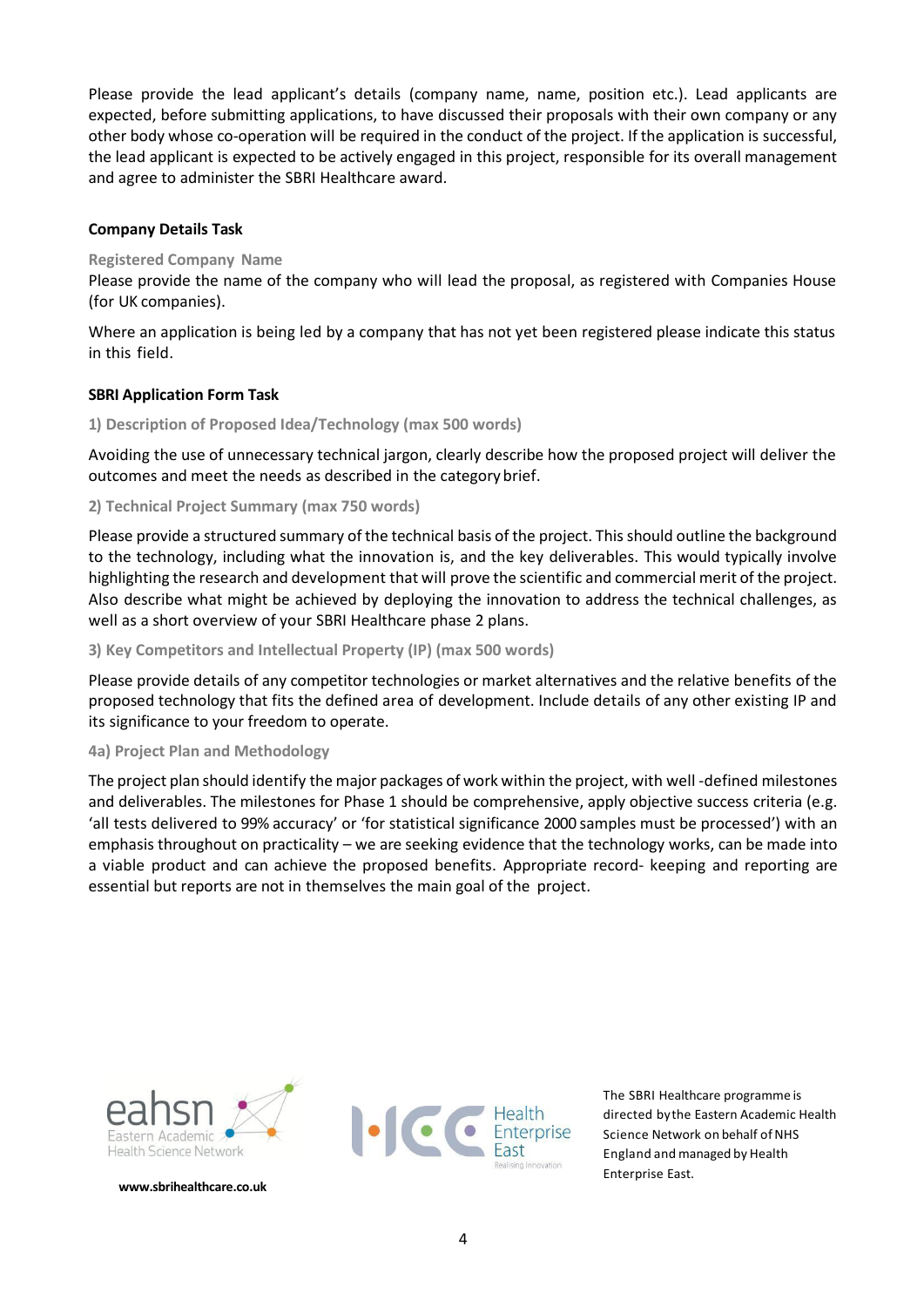- Please include at least one milestone that must be completed within the first 3 months of commencement, and under 'Resources' identify the individuals/subcontractors required for completion of a milestone.
- A maximum of 15 milestones can be described in the online form.
- Under 'Resources' identify the individuals or subcontractors required for completion of a milestone. Allow for the preparation of a detailed plan for Phase 2, towards the end of Phase 1.
- Ideally a Gantt chart should be uploaded to support these milestones (in PDF, JPEG, Microsoft Office or Open Office formats). Please see guidance above for attachments in the section 'Application Process', point 6.

# **4b) Project Management (max 500 words)**

Identify the project management processes that will ensure that milestones are achieved in a timely manner as well as details of identified risks and mitigation actions. Please also provide an indication of how any IP which might arise during the project would be handled.

# **4c) Key Test of Success (max 50 words)**

Please describe an appropriate measure of Phase 1 success. This must be a single question that is specific to your project and formulated so that it can be answered with a yes/no response.

# **5) Commercialisation (max 500 words)**

Please give an overview of your commercialisation plan for the product or service you are developing - from feasibility to market launch, including an estimate of the resources and timelines needed to get there. An indication of how the product is likely to be used, who the customer is and the proposed business model for the new product or service is recommended. If you are applying from a university, please include details of your plan for commercialisation of the results of your project.

# **6) Technical Team and Expertise**

A detailed description of the skills and expertise and track record of the team and collaborators, including the relevant knowledge and skills of each member, cost and the proportion of their time that will be spent on the project should be provided.

Time allocated to the project should ideally be expressed as an FTE percentage (the time allocated during the period of the project indicated as a proportion of the working hours fora Full Time Equivalent position). However, this field will accept other text if it is more appropriate to define time spent as a number of hours or days.

The forecast cost of team members, advisors and subcontractors should be included, while Day Rates or total costs are requested, this field will accept other text if applicants wish to indicate alternative values.

Relevant commercial and management expertise of team members should be included (a maximum of 150 words for employees, 200 words for advisors or subcontractors).

#### **Employees**

Where roles described in this section have not yet been assigned to a named individual, please indicate this



**[www.sbrihealthcare.co.uk](http://www.sbrihealthcare.co.uk/)**

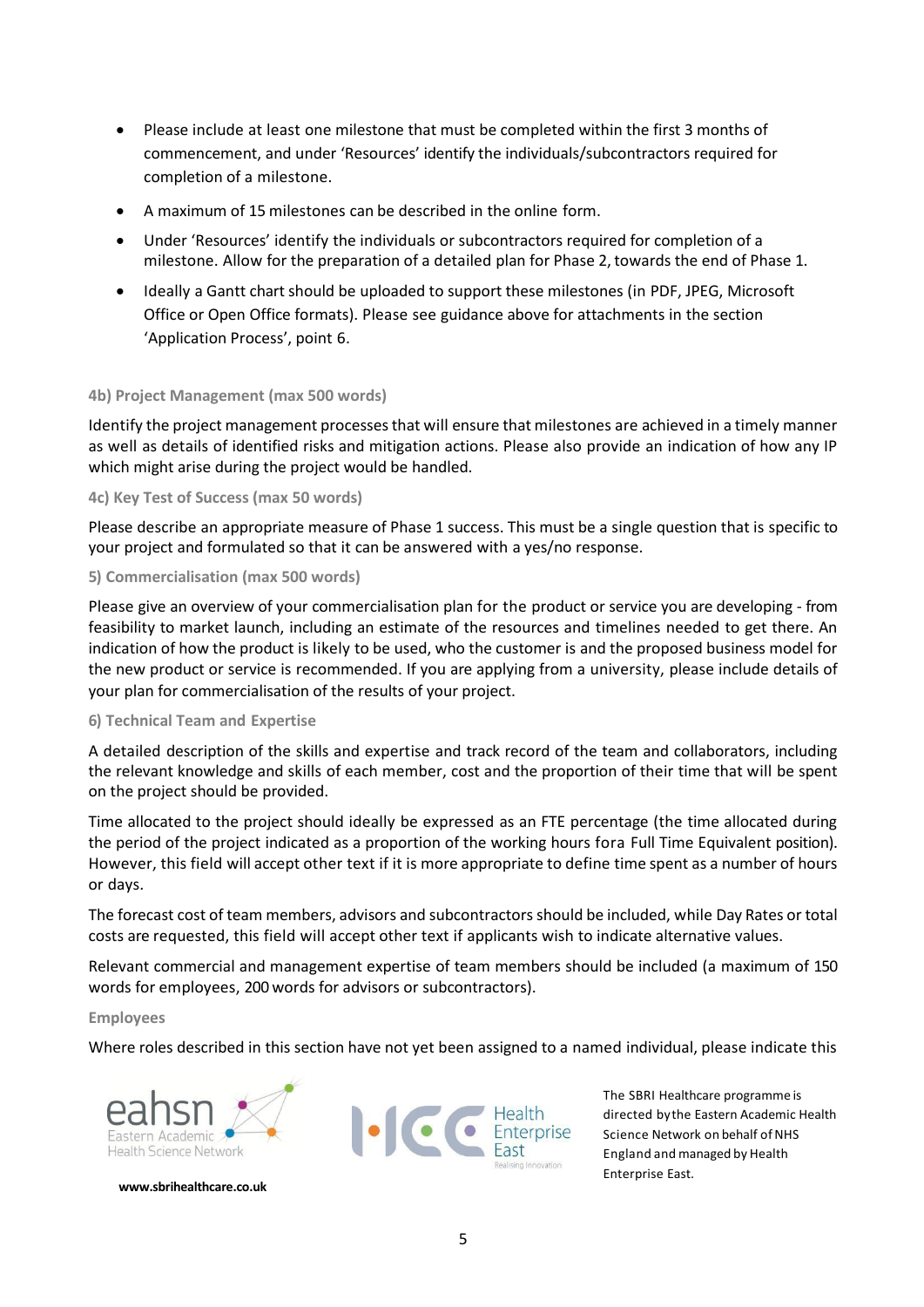in the supplied fields. Please note that due to the short time frame of Phase 1 SBRI Healthcare projects, unspecified employees will need to be swiftly hired.

A minimum of one employee should be entered in this section of the form. The portal allows the details of up to 9 additional employees.

#### **Advisor or Subcontractors**

Please provide the details of any subcontractors or advisors involved in your application. The use of subcontractors is optional, however where your proposal involves subcontracted individuals or companies, or benefits from the input of named expert advisors, details should be provided. While quotes for activities can be in the form of forecasts in this application, you will be asked to provide formal quotes as part of the due diligence process if you are successful. Where a company rather than an individual has been subcontracted, the 'Title', 'First Name' and 'Surname' fields in this section can remain blank.

If an advisor provides services at no cost or at a level of expenses incurred only, this detail should be indicated in the Cost field of the form.

# **7) Application Finances**

Please note that SBRI Healthcare is a pre-commercial procurement programme and as such it is not a grant and not VAT exempt. If you are successful, you will be awarded a Development Contract which is subject to VAT. All indicated costs should be inclusive of VAT.

#### **7a) Application Finances**

Please provide a line-by-line summary of costs for Phase 1. All costs should include VAT. The costs quoted must reflect actual costs at a "fair market value" and profit should not be included. Please also provide a breakdown of the following:

- Labour costs for all those contributing to the project
- Material costs (including consumables specific to the project)
- Capital equipment costs
- Sub-contract costs
- Travel and subsistence costs
- Indirect costs

Other costs specifically attributed to the project

#### **7b) Indirect Costs (max 300 words)**

Please provide a breakdown of how this figure is arrived at.

Indirect costsshould be charged in proportion to the amount of effort deployed on the project. Applicants should calculate them using their own cost rates. They may include:

- General office and basic laboratory consumables
- Library services/learning resources
- Typing/secretarial
- Finance, personnel and departmental services
- Central and distributed computing



**[www.sbrihealthcare.co.uk](http://www.sbrihealthcare.co.uk/)**

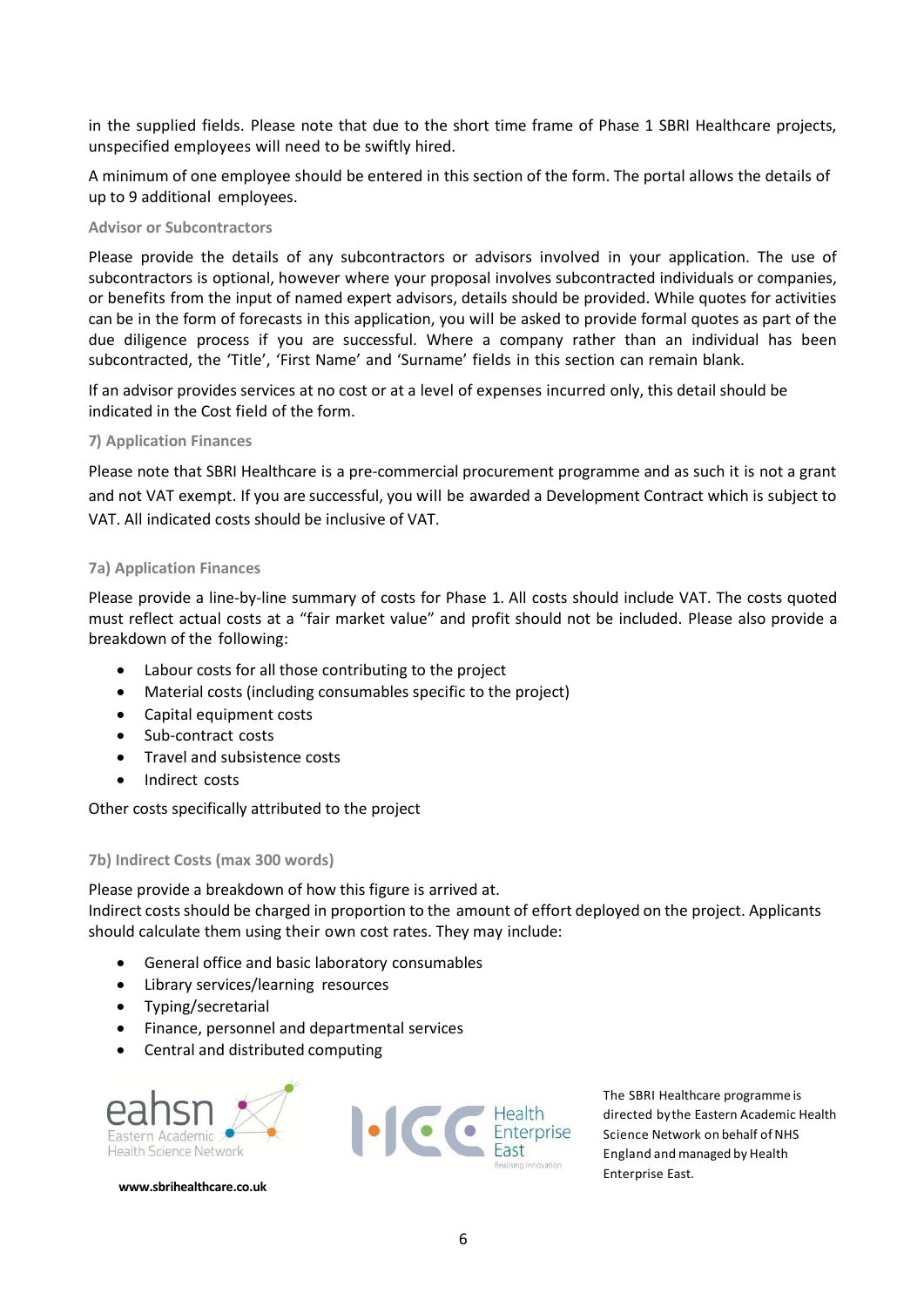- Cost of capital employed
- Overheads

**7c) Other Costs (max 250 words)**

Please provide a breakdown of how this figure is arrived at.

**7d) Payment Schedule**

Please provide a proposed monthly payment schedule for the award. Amounts required for each month of the project should be indicated.

# **7e) Justification (max 500 words)**

Please provide a justification of the costs. If there is significant use of subcontractors, please explain how these will be used and the costs of each. Please note, the Assessors are required to judge the application finances in terms of value for money, evaluating whether the proposed cost for effort and deliverables in a proposal reflect a fair market price.

Itemisation of costs and methods of calculation may be requested to support the application at a later date. **An indication of potential costs involved in participating in Phase 2 is also required.** However, progression to Phase 2 is dependent upon successful completion of Phase 1 and on Phase 2 application and assessment.

# **Upload Attachment (optional) Tasks**

The 'Upload Attachment' Tasks can be optionally used to submit two supporting documents. Please submit no more than the equivalent of 2 sides of A4 as attachments. Recommended supporting documentation include a Gantt chart, images illustrating the innovation, further detail on the project's commercialisation strategy, budget detail, further detail regarding risks and mitigation actions, or a list of references that applicants have referred to in the application. **Please note that excessive attachments may lead to your application being excluded from the assessment process**.

Once an attachment is uploaded, it can be managed (revised, recovered or deleted) by clicking on the paper stack icon to the right of its title.

# **Declaration**

Please complete the Declaration Task on the Application Tasks Menu. An e-signature is required from both the Lead applicant and the lead company's Managing Director/Finance Officer; for certain companies it is appreciated that these two roles could be assigned to the same individual.

Lead applicants are expected, before submitting applications, to have discussed their proposals with their own company or any other body whose co-operation will be required in the conduct of the project. By completing the declaration, you are confirming that the information given in this application is complete, that you are actively engaged in this project and will be responsible for its overall management and administration of the SBRI Healthcare award. In order for your application to be accepted you are required to gain approval from the relevant authorities within your company. These approvals are required to ensure that the costs submitted are agreed by the company as an accurate detailed estimate of the cost of undertaking the proposed project.



**[www.sbrihealthcare.co.uk](http://www.sbrihealthcare.co.uk/)**